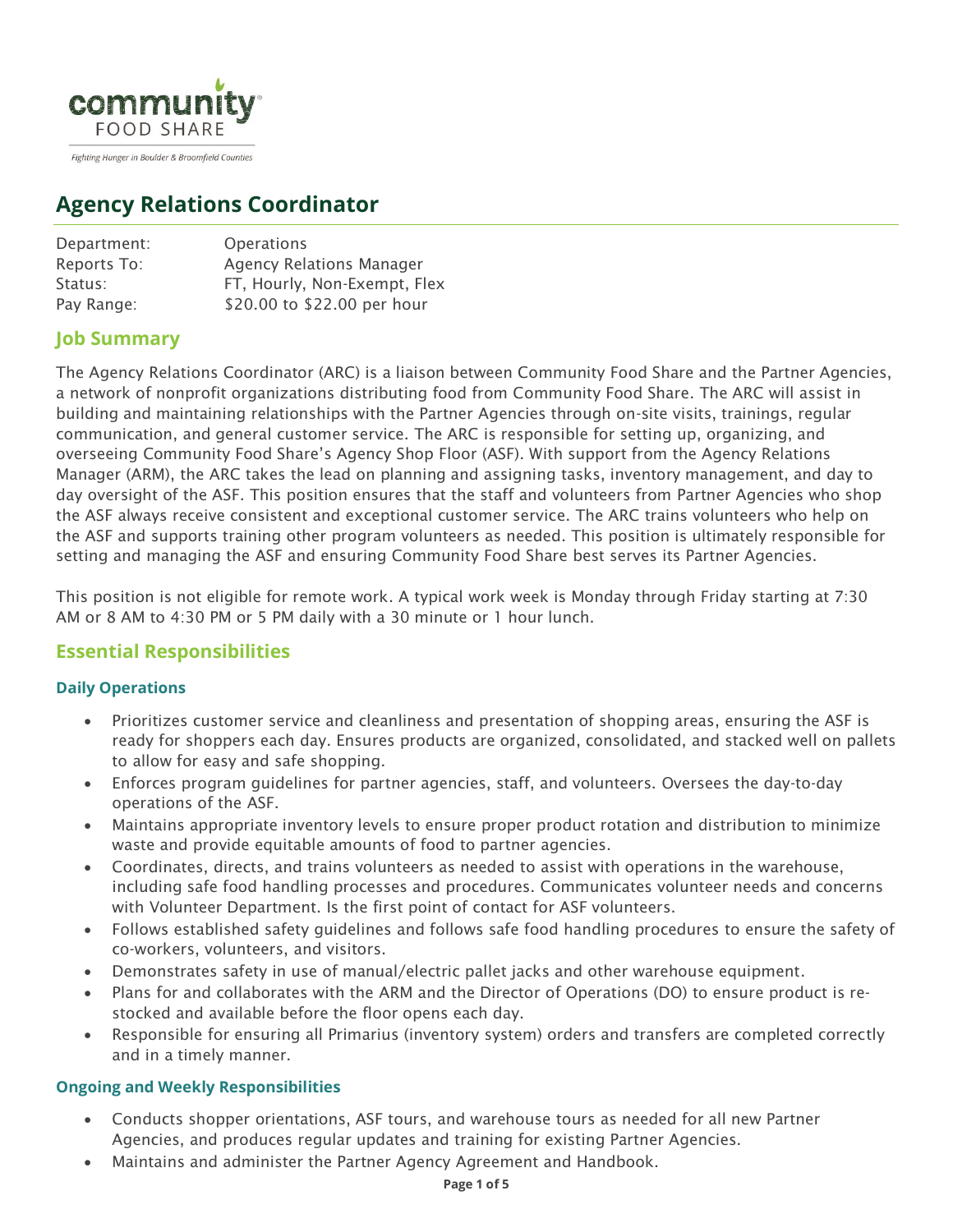- Maintains hard and electronic files and Partner Agency data.
- Responsible for communication between Partner Agencies and CFS including, but not limited to e-mail, hard mailings, and other Partner Agency communications.
- Manages the monthly Partner Agency reporting process, including but not limited to, providing template to Partner Agencies, validating returned data, communicating discrepancies, generating monthly, and quarterly, and year-end reports, interpreting results, and communicating back to Partner Agencies and Community Food Share staff when needed.
- Assists ARM in monitoring and evaluating each Partner Agency annually or bi-annually as described in policies and procedures, and each program site at least once every two years.
- Assists ARM in the allocation and distribution of Community Food Share's inventory of donated and purchased product
- Manages the distribution process by maintaining good communications with the programs/operations staff.
- Makes recommendations to ARM to improve distribution methods
- Supports the Operations Department with weekly ASF inventory as needed.
- Assists in warehouse tasks on an as needed basis for other programs.

#### **Culture**

- Promotes collaboration and communication among all Community Food Share staff to ensure successful agency relations implementation and ongoing Partner Agency support.
- Considers the benefits and consequences to their peer team when taking action, openly shares ideas and information with others, effectively completes work activities with and through others, helps others achieve goals and complete work to meet the needs of the team and the organization.
- Ensures own work is accurate and timely and operates with a culture of accountability while maintaining customer service.

#### **Travel**

- Travel locally in service area may be required.
- Travel to and from CFS partner agency locations will be required.

*The above is a fair representation of the duties and responsibilities for this position but is not meant to be all inclusive. Other duties may from time to time be assigned at the discretion of the Agency Relations Manager and/or the Director of Operations.*

## **Qualifications & Skills**

Alignment with Community Food Share's mission and a compassionate appreciation for hunger issues are essential to the successful performance of all responsibilities. The requirements listed below are representative of the knowledge, skills, and/or abilities required to successfully perform the essential functions of this job:

#### **Education and Experience**

- Associate degree or bachelor's degree in business, management, distribution, or other related field of study. Significant experience may be a substitute for education.
- One to two years' experience and/or training in a warehouse environment.
- Experience with customer service strongly preferred.
- Experience supervising staff and/or volunteers strongly preferred.
- Experience with computerized inventory control and record-keeping preferred.
- Must possess a valid Colorado Drivers' license and maintain a good driving record and acceptable MVR.

#### **Skills and Abilities**

- Ability to use tech and computers to advantage.
- Planning and staging products.
- Ability to keep up in a fast-paced, physically demanding environment.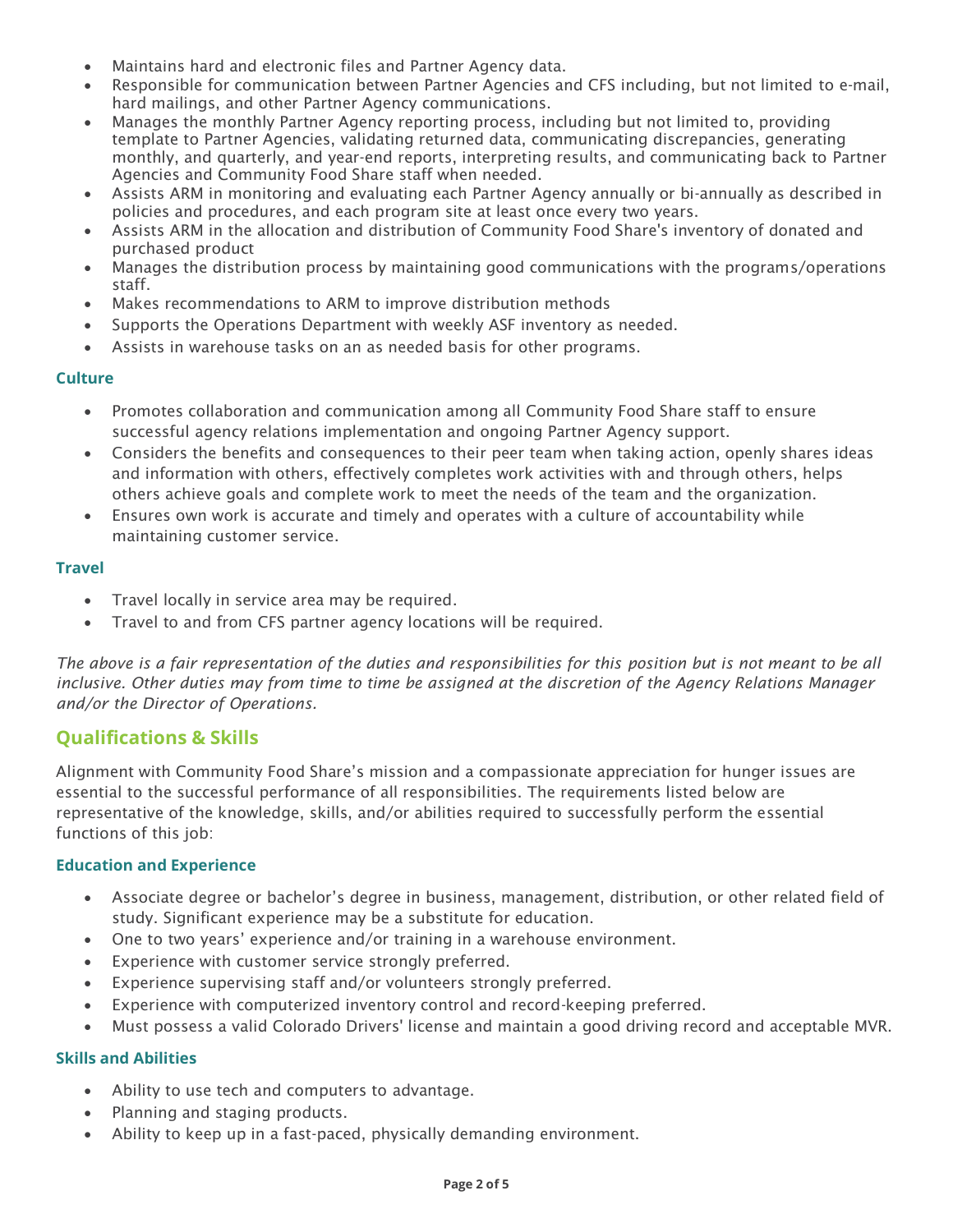- Ability to communicate effectively and professionally with stakeholders, volunteers, and other employees.
- Ability to complete forms and write routine reports.
- Competent data entry skills and database management skills.
- Ability to understand warehousing logistics, inventory, and workflow.
- Basic math competency is a must.
- Highly defined organizational and time management skills.
- Ability to multi-task, and work under pressure.

#### **Knowledge**

- Successfully completes (within 90 days of hire) and maintains ServSafe Food Handler Certification.
- Successfully completes (within 60 days of hire) ECCA Primarius University and required onsite training.
- Successfully completes (within 60 days of hire) training on warehouse equipment (hand jacks, electric jacks, etc.).
- Successfully completes (within 60 days of hire) forklift certification.
- Knowledge of Microsoft Office Suite, including Outlook, Excel, Word, and PowerPoint.
- Aware of OSHA, AIB and Feeding America rules and regulations.
- Knowledge of Community Food Share's Food & Occupational Safety Rules.
- Inventory control and management techniques.

#### **Behaviors**

- Personable.
- Flexible and adaptable.
- Attentive to detail.
- Commitment to and passionate about the organization's mission and vision; persuasive and tactful communicator.
- Delivers a message without agenda.
- Uses good judgment and discretion.
- Possesses a strong ethical character.
- Works cooperatively and effectively with other Community Food Share staff and volunteers in a collaborative environment.
- Self-reliant, good problem solver results oriented.
- Provides excellent customer service to internal and external stakeholders.
- Gives and receives feedback in a respectful and productive way.
- Represents Community Food Share in a professional manner at all times under a variety of conditions.
- Works independently with minimal supervision.
- Maintains safety as a priority at all times.
- Manages conflict.
- Seeks additional personal and professional development.

## **Interpersonal Skills**

Alternative or combined skills in understanding, counseling, and/or influencing people are important in achieving organizational objectives, causing action, understanding others, or changing behavior. Skills of persuasiveness, influence or assertiveness, sensitivity to the point of view of others, as well as generational, gender and cultural competency and awareness are requisite to success in this position.

# **Physical Demands**

While performing the duties of this job, the employee is regularly required to sit, stand, bend, kneel, push, pull, stoop, climb ladders, balance, walk for extended periods of time; use hands to finger, grasp, carry, handle, or feel; reach with hands and arms above the shoulder; be able to taste and smell; and hear with or without aid. The employee may lift, leverage, and/or move up to 50 pounds repetitively. Some light travel with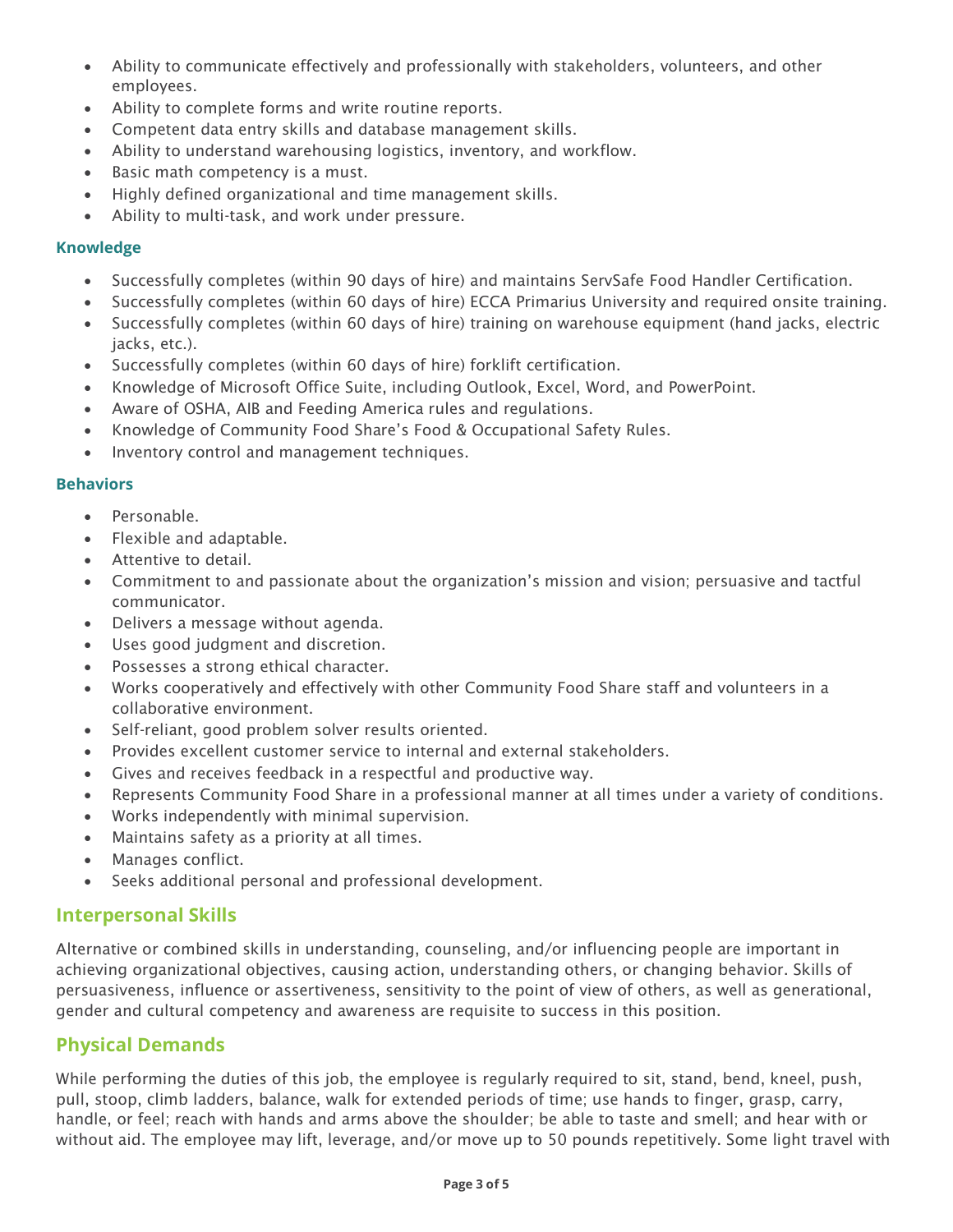mobile pantry operations, or other business-related needs could be required. Specific vision abilities required by this job include close vision, peripheral vision, depth perception and distance vision.

The physical demands described here are representative of those to be met by an employee to successfully perform the essential functions of this job. This listing may not cover all conditions an employee may encounter in the performance of the essential functions of this position.

# **Health Related Event Protocol**

The Health-Related Event Protocol is in effect anytime required by federal, state or local health orders, or as required by the organization for public safety.

Special Workplace Precautions: In accordance with CDC and Boulder County Public Health Department recommended health and wellness precautions, Community Food Share may implement the following:

- 1. Masks which properly cover the nose, mouth and chin are required while inside the facility at all times except while in private offices. Cubicles are not considered private offices.
- 2. 6-foot social distancing is required in all public and private areas of the facility.
- 3. Gatherings/meetings are limited to a size which allows for distancing within the space designated for this meeting.

Remote Work Eligibility: This position is classified as being ineligible for remote work as the essential duties of this position must be performed within the warehouse facility. (TEAM APPLE)

Vaccination: Community Food Share does not require proof of vaccination status. However, this position works directly with the public in the performance of core duties. Employees serving in public facing positions may be required to wear a mask and practice social distancing at certain mobile, donor, or agency facilities regardless of vaccination status. Further, vaccination status may be required by donor businesses, agencies, or other facilities. While this is not a requirement of Community Food Share, it may be a requirement of the donor business, agency, or facility where we perform our work. Those unable to comply with outside requirements are required to speak directly with their supervisor or HR for assistance in this matter.

## **Work Environment**

Community Food Share operates in a working warehouse environment. Most of these duties (about 70% of the employee's time) may be performed within the warehouse setting, wherein standing, carrying, pushing, pulling, and walking for long periods of time may be expected. While performing some of the duties of this job, the employee may be exposed to wet and/or humid conditions and moving equipment. The employee may be exposed to high, precarious places; outside weather conditions; and extreme cold in the walk-ins. The noise level in the work environment is usually moderate but may be loud with machinery and equipment in operation. About 30% of the duties of this position may be performed in an office setting, wherein the employee could be required to sit for long periods and operate computer and telephone equipment. Travelling to and from Partner Agency program sites, or for other business-related needs, may or may not be in company vehicles.

The work environment characteristics described above are representative of those an employee encounters while performing the essential functions of this job. This listing may not cover all aspects of the warehouse/office environment which an employee performing the essential functions of this position could encounter.

Reasonable accommodations may be made to enable qualified individuals to perform the essential functions of this position.

Pay for this position starts between \$20 and \$22 per hour depending on experience.

Community Food Share offers a rich suite of benefits for its full-time employees, including,